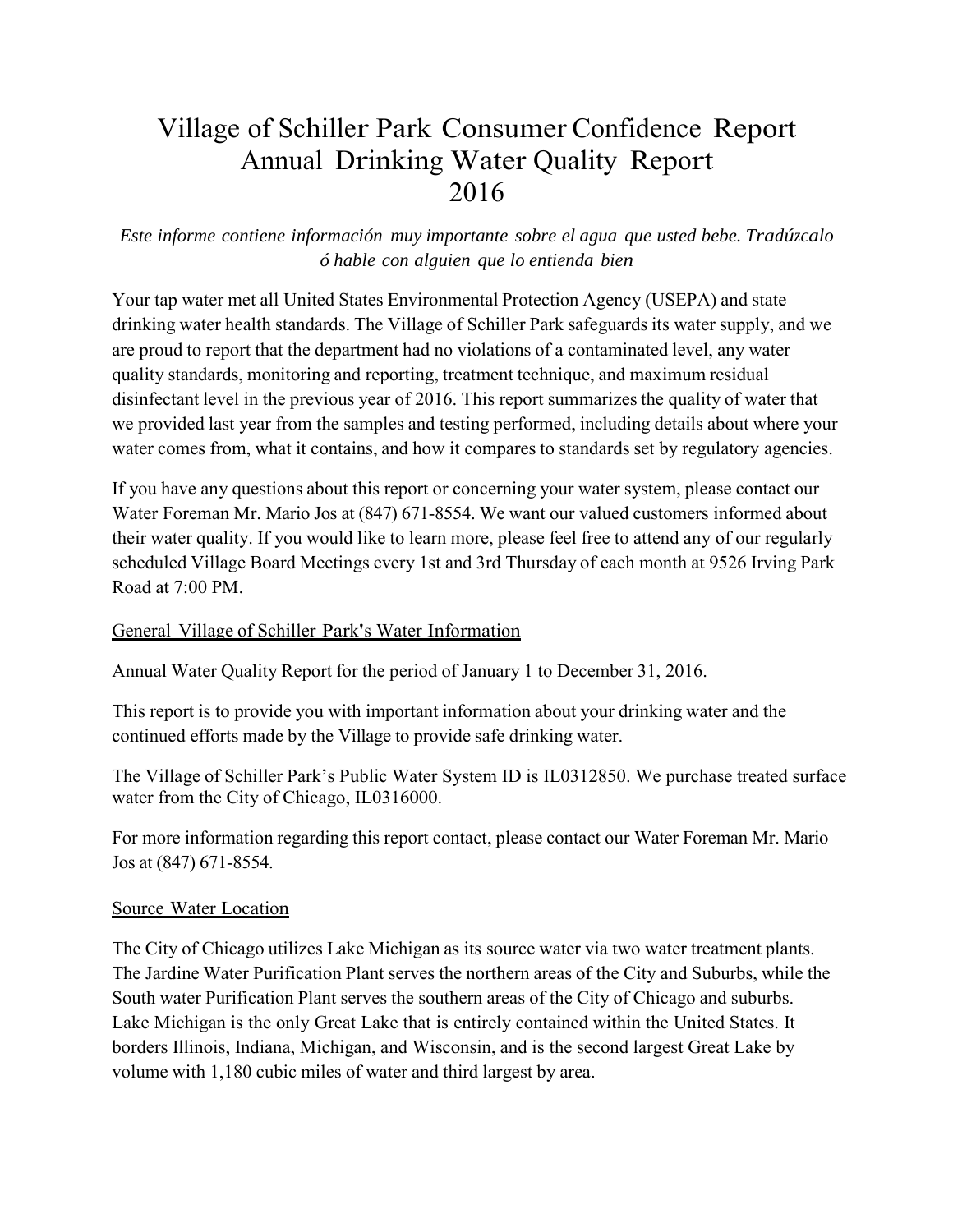# Source Water Information

| Source Water<br>Name                            |                            | Type of<br>Water | <b>Report Status</b> | Location                                            |
|-------------------------------------------------|----------------------------|------------------|----------------------|-----------------------------------------------------|
| CC 01-9428 W<br><b>IRVING PARK</b><br><b>RD</b> | FF IL0316000 TP01:<br>LAKE | <b>SW</b>        |                      | CL <sub>2</sub> H <sub>SP</sub><br><b>DISCHARGE</b> |

# Source Water Assessment

We want our valued customers informed about their water quality. If you would like to learn more, please feel welcome to attend any of our regularly scheduled meetings. The Source Water Assessment for our water supply has been completed by the Illinois EPA. If you would like a copy of this information, please stop by Village Hall or call our water operator at (847) 671-8554. To view a summary version of the completed Source Water Assessments, including: Importance of Source Water; Susceptibility to Contamination Determination; and documentation/recommendation of Source Water Protection Efforts, you may access the Illinois EPA website at http://dataservices.epa.illinois.gov/swap/factsheet.aspx

The Illinois EPA considers all surface water sources of community water supply to be susceptible to potential pollution problems. The very nature of surface water allows contaminants to migrate into the intake with no protection beyond dilution. This is the reason for mandatory treatment for all surface water supplies in Illinois. Chicago's offshore intakes are located at a distance that shoreline impacts are not usually considered a factor on water quality. At certain times of the year, however, the potential for contamination exists due to wet-weather flows and river reversals. In addition, the placement of the crib structures may serve to attract waterfowl, gulls and terns that frequent the Great Lakes area, thereby concentrating fecal deposits at the intake and thus compromising the source water quality. Conversely, the shore intakes are highly susceptible to storm water runoff, marinas and shoreline point sources due to the influx of groundwater to the lake.

Further information on our community water supply's Source Water Assessment Program is available by calling the City of Chicago, Department of Water Management at 312-742-6635.

# Source Water Assessment Summary

The Illinois EPA implemented a Source Water Assessment Program (SWAP) to assist with watershed protection of public drinking water supplies. The SWAP inventories potential sources of contamination and determined the susceptibility of the source water to contamination. The Illinois EPA has completed the SWAP for our supply. Further information on our community water supply's Source Water Assessment Program is available by calling the City of Chicago, Department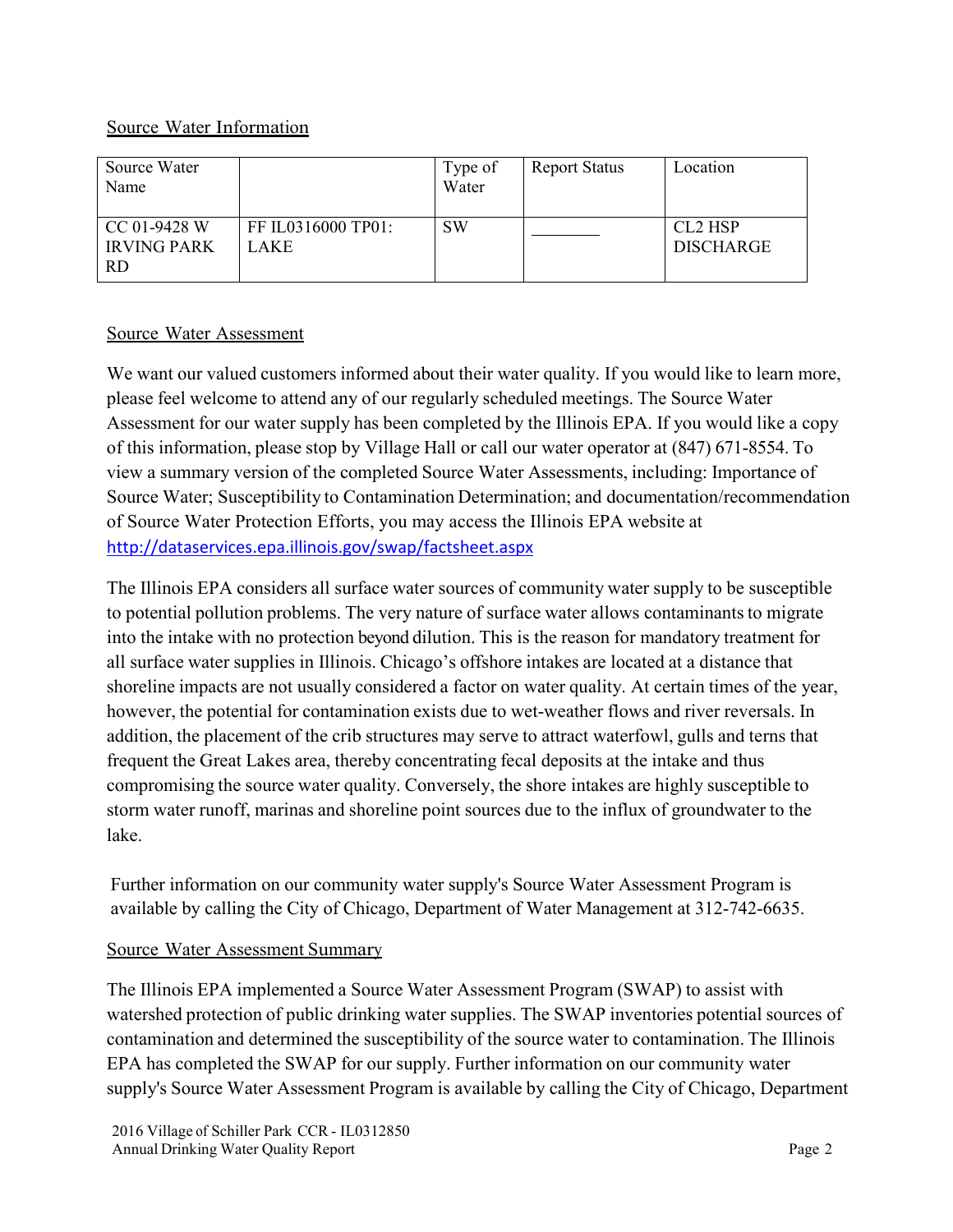of Water Management at 312-742-6635.

# Source of Drinking Water

The sources of drinking water (both tap water and bottled water) include rivers, lakes, streams, ponds, reservoirs, springs, and wells. As water travels over the surface of the land or through the ground, it dissolves naturally-occurring minerals and, in some cases, radioactive material, and can pick up substances resulting from the presence of animals or from human activity.

Contaminants that may be present in source water include:

- Microbial contaminants, such as viruses and bacteria, which may come from sewage treatment plants, septic systems, agricultural livestock operations, and wildlife.
- Inorganic contaminants, such as salts and metals, which can be naturally-occurring or result from urban storm water runoff, industrial or domestic wastewater discharges, oil and gas production, mining, or farming.
- Pesticides and herbicides, which may come from a variety of sources such as agriculture, urban storm water runoff, and residential uses.
- Organic chemical contaminants, including synthetic and volatile organic chemicals, which are by-products of industrial processes and petroleum production, and can also come from gas stations, urban storm water runoff, and septic systems.
- Radioactive contaminants, which can be naturally-occurring or be the result of oil and gas production and mining activities

Drinking water, including bottled water, may reasonably be expected to contain at least small amounts of some contaminants. The presence of contaminants does not necessarily indicate that water poses a health risk. More information about contaminants and potential health effects can be obtained by calling the USEPAs Safe Drinking Water Hotline at (800) 426-4791.

In order to ensure that tap water is safe to drink, EPA prescribes regulations which limit the amount of certain contaminants in water provided by public water systems. FDA regulations establish limits for contaminants in bottled water, which must provide the same protection for public health.

Some people may be more vulnerable to contaminants in drinking water than the general population.

Immuno-compromised persons such as persons with cancer undergoing chemotherapy, persons who have undergone organ transplants, people with HIV/AIDS or other immune system disorders, some elderly, and infants can be particularly at risk from infections. These people should seek advice about drinking water from their health care providers. EPA/CDC guidelines on appropriate means to lessen the risk of infection by Cryptosporidium and other microbial contaminants are available from the Safe Drinking Water Hotline (800) 426-4791.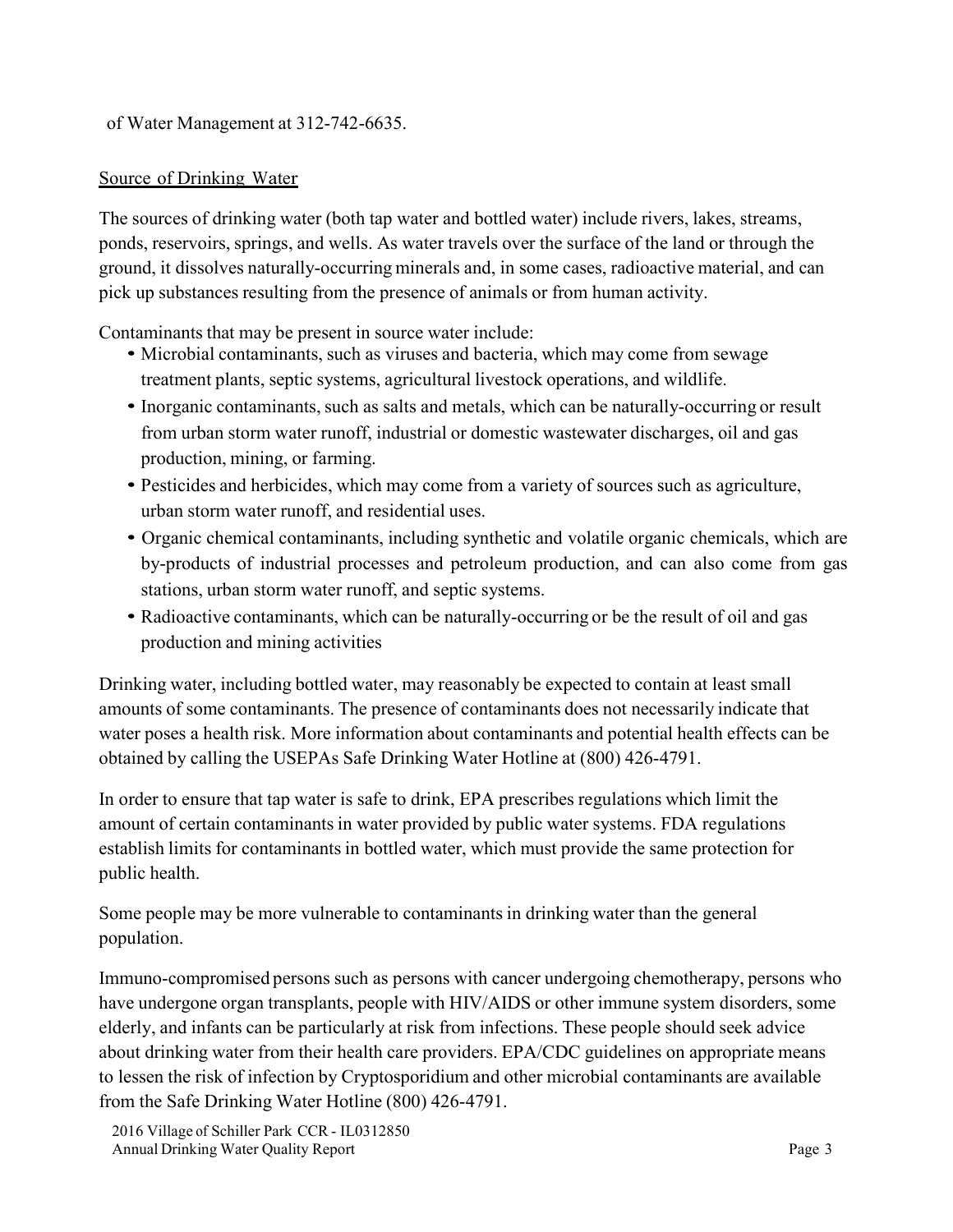If present, elevated levels of lead can cause serious health problems, especially for pregnant women and young children. Lead in drinking water is primarily from materials and components associated with service lines and home plumbing. We cannot control the variety of materials used in plumbing components. When your water has been sitting for several hours, you can minimize the potential for lead exposure by flushing your tap for 30 seconds to 2 minutes before using water for drinking or cooking. If you are concerned about lead in your water, you may wish to have your water tested. Information on lead in drinking water, testing methods, and steps you can take to minimize exposure is available from the Safe Drinking Water Hotline or at https://www.epa.gov/your‐ drinking‐water/basic‐information‐about‐lead‐drinking‐water .

# 2016 Voluntary Monitoring

The City of Chicago has continued monitoring for Cryptosporidium, Giardia and E. coli in its source water as part of its water quality program. To date, Cryptosporidium has not been detected in these samples, but Giardia was detected in 2010 in one raw lake water sample collected in September 2010. Treatment processes have been optimized to provide effective barriers for removal of Cryptosporidium oocysts and Giardia cysts in the source water, effectively removing these organisms in the treatment process. By maintaining low turbidity through the removal of particles from the water, the possibility of Cryptosporidium and Giardia organisms getting into the drinking water system is greatly reduced.

In 2016, CDWM has continued monitoring for hexavalent chromium, also known as chromium-6. USEPA has not yet established a standard for chromium-6, a contaminant of concern, which has both natural and industrial sources. Please address any questions or concerns to DWM's water Quality Division at 312-742-7499. Data Reports on the monitoring program for chromium-6 are posted on the City's website, which can be accessed at the following address:http://www.cityofchicago.org/city/en/depts/water/supp\_info/water\_quality\_resultsandreports/ chromium‐6.html

# 2016 Violation Summary Table

We are pleased to announce that no monitoring, reporting, treatment techniques, maximum residual disinfectant level, or maximum contaminant level violations were recorded during 2016.

# 2016 Regulated Contaminants Detected

See attached reports for the Village of Schiller Park and the City of Chicago.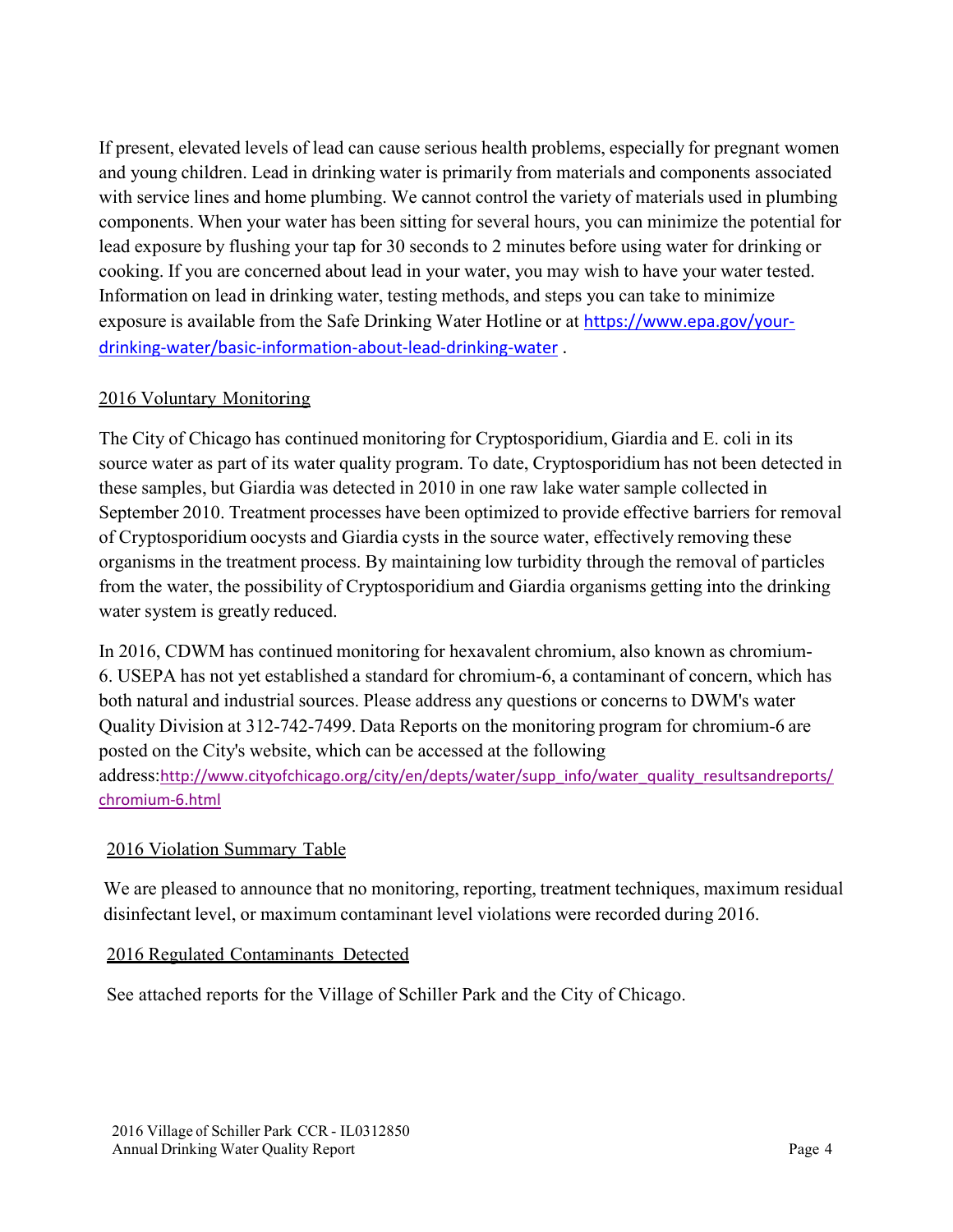| SCHILLER PARK                                                                                                                                                              | Source of Drinking Water                                                                                                                                                                                                                                                                         | Drinking water, including bottled water, may                                                                                                                                                                                                                                                                                                                                                                                                                                                                                                                                                                                                                                                       |  |
|----------------------------------------------------------------------------------------------------------------------------------------------------------------------------|--------------------------------------------------------------------------------------------------------------------------------------------------------------------------------------------------------------------------------------------------------------------------------------------------|----------------------------------------------------------------------------------------------------------------------------------------------------------------------------------------------------------------------------------------------------------------------------------------------------------------------------------------------------------------------------------------------------------------------------------------------------------------------------------------------------------------------------------------------------------------------------------------------------------------------------------------------------------------------------------------------------|--|
| IL0312850                                                                                                                                                                  | The sources of drinking water (both tap water and<br>bottled water) include rivers, lakes, streams,<br>ponds, reservoirs, springs, and wells. As water                                                                                                                                           | reasonably be expected to contain at least small<br>amounts of some contaminants. The presence of<br>contaminants does not necessarily indicate that<br>water poses a health risk. More information about                                                                                                                                                                                                                                                                                                                                                                                                                                                                                          |  |
| Annual Water Quality Report for the period of January 1 to<br>December 31, 2016                                                                                            | travels over the surface of the land or through the<br>ground, it dissolves naturally-occurring minerals<br>and, in some cases, radioactive material, and can                                                                                                                                    | contaminants and potential health effects can be<br>obtained by calling the EPAs Safe Drinking Water<br>Hotline at (800) 426-4791.                                                                                                                                                                                                                                                                                                                                                                                                                                                                                                                                                                 |  |
| This report is intended to provide you with important<br>information about your drinking water and the efforts made<br>by the water system to provide safe drinking water. | pick up substances resulting from the presence of<br>animals or from human activity.<br>Contaminants that may be present in source water                                                                                                                                                         | In order to ensure that tap water is safe to<br>drink, EPA prescribes regulations which limit the                                                                                                                                                                                                                                                                                                                                                                                                                                                                                                                                                                                                  |  |
| The source of drinking water used by<br>SCHILLER PARK is Purchased Surface Water                                                                                           | include:<br>Microbial contaminants, such as viruses and<br>bacteria, which may come from sewage treatment<br>plants, septic systems, agricultural livestock<br>operations, and wildlife.                                                                                                         | amount of certain contaminants in water provided<br>by public water systems. FDA regulations establish<br>limits for contaminants in bottled water which<br>must provide the same protection for public<br>health.                                                                                                                                                                                                                                                                                                                                                                                                                                                                                 |  |
| For more information regarding this report contact:                                                                                                                        | Inorganic contaminants, such as salts and<br>metals, which can be naturally-occurring or result<br>from urban storm water runoff, industrial or                                                                                                                                                  | Some people may be more vulnerable to contaminants<br>in drinking water than the general population.                                                                                                                                                                                                                                                                                                                                                                                                                                                                                                                                                                                               |  |
| Mario Jos<br>Name<br>$(847)$ 671-8554<br>Phone                                                                                                                             | domestic wastewater discharges, oil and gas<br>production, mining, or farming.<br>Pesticides and herbicides, which may come from a<br>variety of sources such as agriculture, urban storm                                                                                                        | Immuno-compromised persons such as persons with<br>cancer undergoing chemotherapy, persons who have<br>undergone organ transplants, people with HIV/AIDS<br>or other immune system disorders, some elderly and                                                                                                                                                                                                                                                                                                                                                                                                                                                                                     |  |
| Este informe contiene información muy importante sobre<br>el aqua que usted bebe. Tradúzcalo ó hable con alquien<br>que lo entienda bien.                                  | water runoff, and residential uses.<br>Organic chemical contaminants, including<br>synthetic and volatile organic chemicals, which are<br>by-products of industrial processes and petroleum<br>production, and can also come from gas stations,<br>urban storm water runoff, and septic systems. | infants can be particularly at risk from<br>infections. These people should seek advice about<br>drinking water from their health care providers.<br>EPA/CDC quidelines on appropriate means to lessen<br>the risk of infection by Cryptosporidium and other<br>microbial contaminants are available from the Safe<br>Drinking Water Hotline (800-426-4791).                                                                                                                                                                                                                                                                                                                                       |  |
|                                                                                                                                                                            | Radioactive contaminants, which can be<br>haturally-occurring or be the result of oil and gas<br>production and mining activities.                                                                                                                                                               | If present, elevated levels of lead can cause<br>serious health problems, especially for pregnant<br>women and young children. Lead in drinking water                                                                                                                                                                                                                                                                                                                                                                                                                                                                                                                                              |  |
|                                                                                                                                                                            |                                                                                                                                                                                                                                                                                                  | is primarily from materials and components<br>associated with service lines and home plumbing.<br>We cannot control the variety of materials used in<br>plumbing components. When your water has been<br>sitting for several hours, you can minimize the<br>potential for lead exposure by flushing your tap<br>for 30 seconds to 2 minutes before using water for<br>drinking or cooking. If you are concerned about<br>lead in your water, you may wish to have your<br>water tested. Information on lead in drinking<br>water, testing methods, and steps you can take to<br>minimize exposure is available from the Safe<br>Drinking Water Hotline or at<br>http://www.epa.gov/safewater/lead. |  |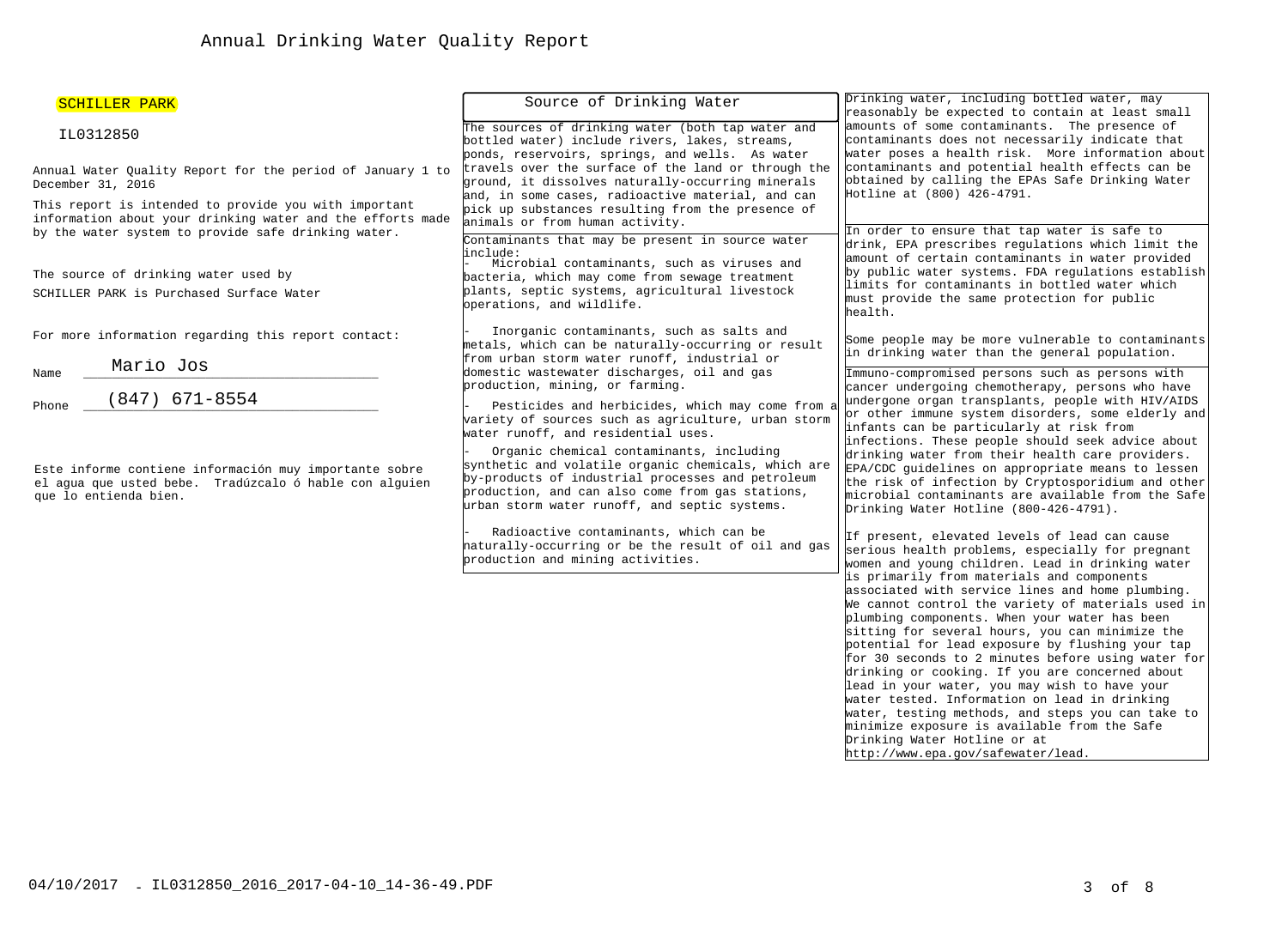### Source Water Information

| Source Water Name           |                         | Type of Water | Report Status | Location          |
|-----------------------------|-------------------------|---------------|---------------|-------------------|
| CC 01-9428 W IRVING PARK RD | FF IL0316000 TP01: LAKE | SW            |               | CL2 HSP DISCHARGE |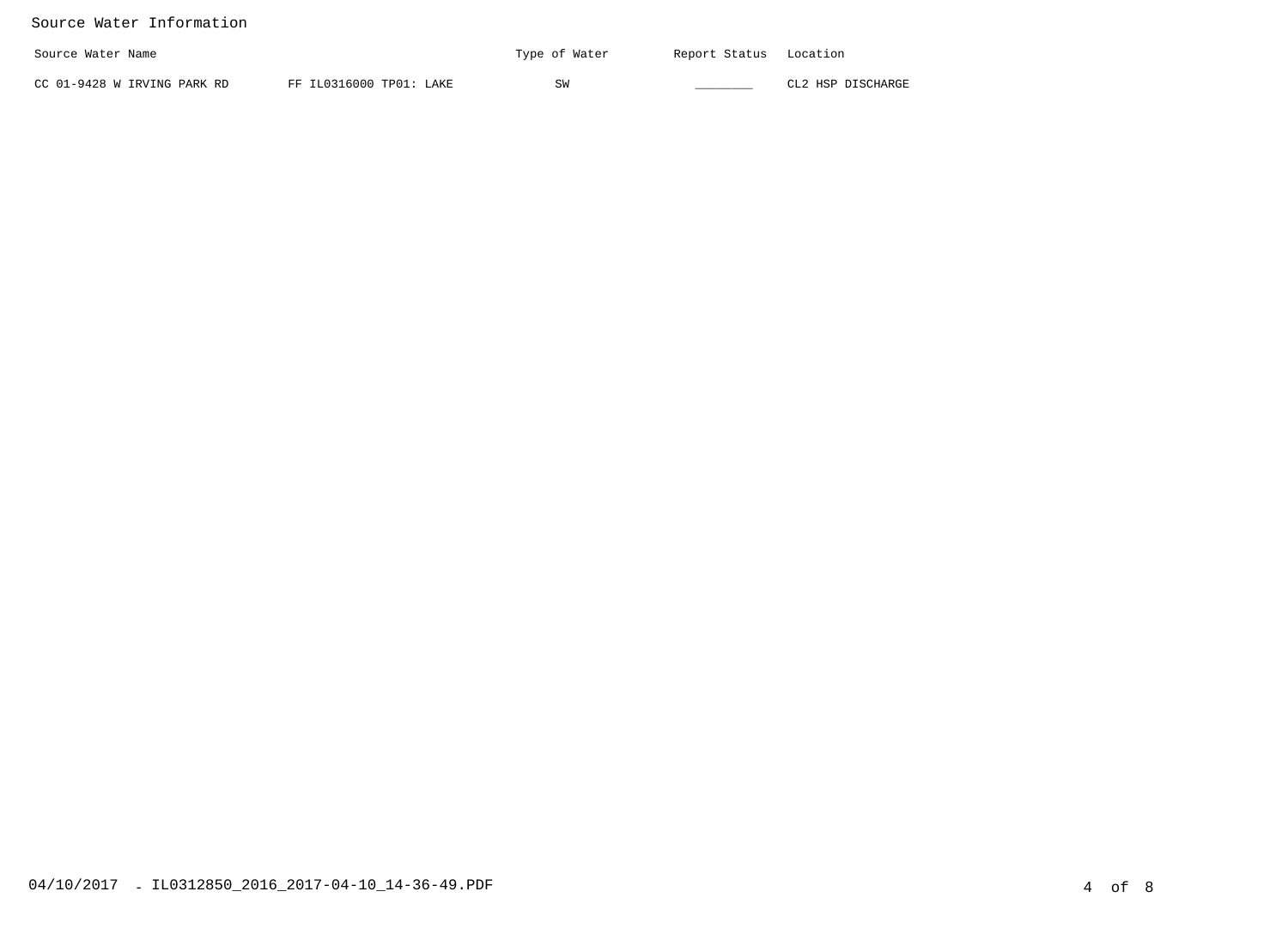#### Source Water Assessment

We want our valued customers to be informed about their water quality. If you would like to learn more, please feel welcome to attend any of our regularly scheduled meetings. The source water assessment for our supply has been completed by the Illinois EPA. If you would like a copy of this information, please stopby City Hall or call our water operator at  $847)$   $\,671–8554$  To view a summary version of the completed Source Water Assessments, including: Importance of Source Water; Susceptibility to Contamination Determination; and documentation/recommendation of Source Water Protection Efforts, you may access the Illinois EPAwebsite at http://www.epa.state.il.us/cgi-bin/wp/swap-fact-sheets.pl.

Source of Water: CHICAGOThe Illinois EPA considers all surface water sources of community water supply to be susceptible to potential pollution problems. The very nature of surface water allows contaminants to migrate into the intake with no protection only dilution. This is the reason for mandatory treatment for all surface water supplies in Illinois. Chicago's offshore intakes are located at a distance that shoreline impacts are not usually considered a factor on water quality. At certain times of the year, however, the potential for contamination exists due to wet-weather flows and river reversals. In addition, the placement of the crib structures may serve to attract waterfowl, gulls and terns that frequent the Great Lakes area, thereby concentrating fecal depositsat the intake and thus compromising the source water quality. Conversely, the shore intakes are highly susceptible to storm water runoff, marinas andshoreline point sources due to the influx of groundwater to the lake.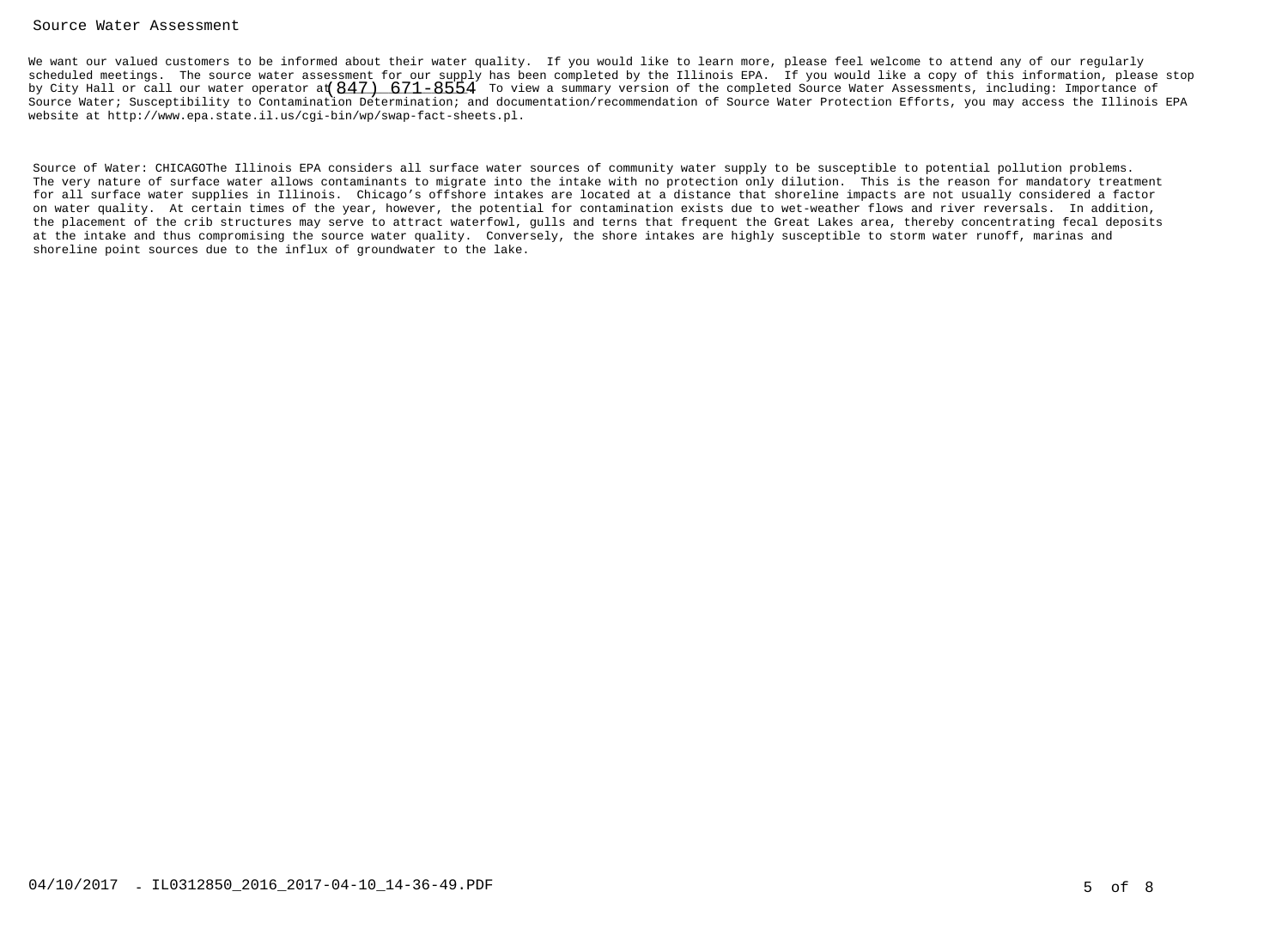#### **Coliform Bacteria**

| Maximum           |                 |          | Total Coliform   Highest No. of Fecal Coliform or E. | Total No. of        |   | Violation Likely Source of Contamination |
|-------------------|-----------------|----------|------------------------------------------------------|---------------------|---|------------------------------------------|
| Contaminant Level | Maximum         | Positive | Coli Maximum                                         | Positive E. Coli or |   |                                          |
| Goal              | Contaminant     |          | Contaminant Level                                    | Fecal Coliform      |   |                                          |
|                   | Level           |          |                                                      | Samples             |   |                                          |
|                   | . positive      |          |                                                      |                     | Ν | Naturally present in the environment.    |
|                   | monthly sample. |          |                                                      |                     |   |                                          |
|                   |                 |          |                                                      |                     |   |                                          |

#### **Lead and Copper**

Definitions:

 Action Level Goal (ALG): The level of a contaminant in drinking water below which there is no known or expected risk to health. ALGs allow for a margin ofsafety.

Action Level: The concentration of a contaminant which, if exceeded, triggers treatment or other requirements which a water system must follow.

| Lead and Copper | Date Sampled | MCLG | Action Level<br>(AL) | 90th<br>Percentile | # Sites Over<br>AL | Units | Violation | Likely Source of Contamination                                           |
|-----------------|--------------|------|----------------------|--------------------|--------------------|-------|-----------|--------------------------------------------------------------------------|
| Lead            | 06/13/2014   |      |                      | 5.58               |                    | ppb   |           | Corrosion of household plumbing systems;<br>Erosion of natural deposits. |

| Definitions:                                          | The following tables contain scientific terms and measures, some of which may require explanation.                                                                                                                                                                         |
|-------------------------------------------------------|----------------------------------------------------------------------------------------------------------------------------------------------------------------------------------------------------------------------------------------------------------------------------|
| Avq:                                                  | Requiatory compliance with some MCLs are based on running annual average of monthly samples.                                                                                                                                                                               |
| Level 1 Assessment:                                   | A Level 1 assessment is a study of the water system to identify potential problems and determine (if possible) why<br>total coliform bacteria have been found in our water system.                                                                                         |
| Level 2 Assessment:                                   | A Level 2 assessment is a very detailed study of the water system to identify potential problems and determine (if<br>possible) why an E. coli MCL violation has occurred and/or why total coliform bacteria have been found in our water<br>system on multiple occasions. |
| Maximum Contaminant Level or MCL:                     | The highest level of a contaminant that is allowed in drinking water. MCLs are set as close to the MCLGs as feasible<br>using the best available treatment technology.                                                                                                     |
| Maximum Contaminant Level Goal or MCLG:               | The level of a contaminant in drinking water below which there is no known or expected risk to health. MCLGs allow<br>for a margin of safety.                                                                                                                              |
| Maximum residual disinfectant level or<br>MRDL:       | The highest level of a disinfectant allowed in drinking water. There is convincing evidence that addition of a<br>disinfectant is necessary for control of microbial contaminants.                                                                                         |
| Maximum residual disinfectant level<br>goal or MRDLG: | The level of a drinking water disinfectant below which there is no known or expected risk to health. MRDLGs do not<br>reflect the benefits of the use of disinfectants to control microbial contaminants.                                                                  |
| na:                                                   | not applicable.                                                                                                                                                                                                                                                            |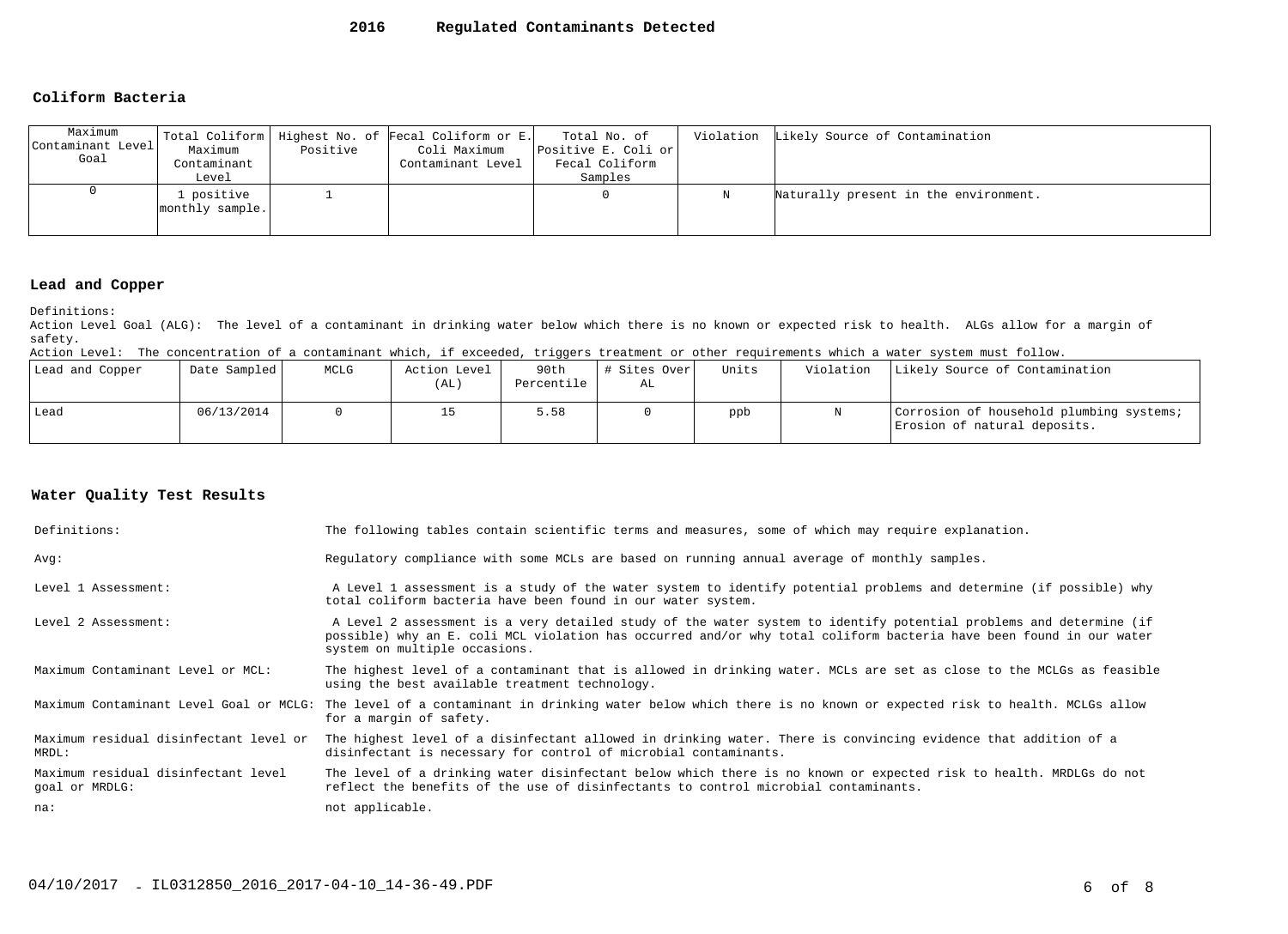| mrem:                      | millirems per year (a measure of radiation absorbed by the body)                        |
|----------------------------|-----------------------------------------------------------------------------------------|
| ppb:                       | micrograms per liter or parts per billion - or one ounce in 7,350,000 gallons of water. |
| ppm:                       | milligrams per liter or parts per million - or one ounce in 7,350 gallons of water.     |
| Treatment Technique or TT: | A required process intended to reduce the level of a contaminant in drinking water.     |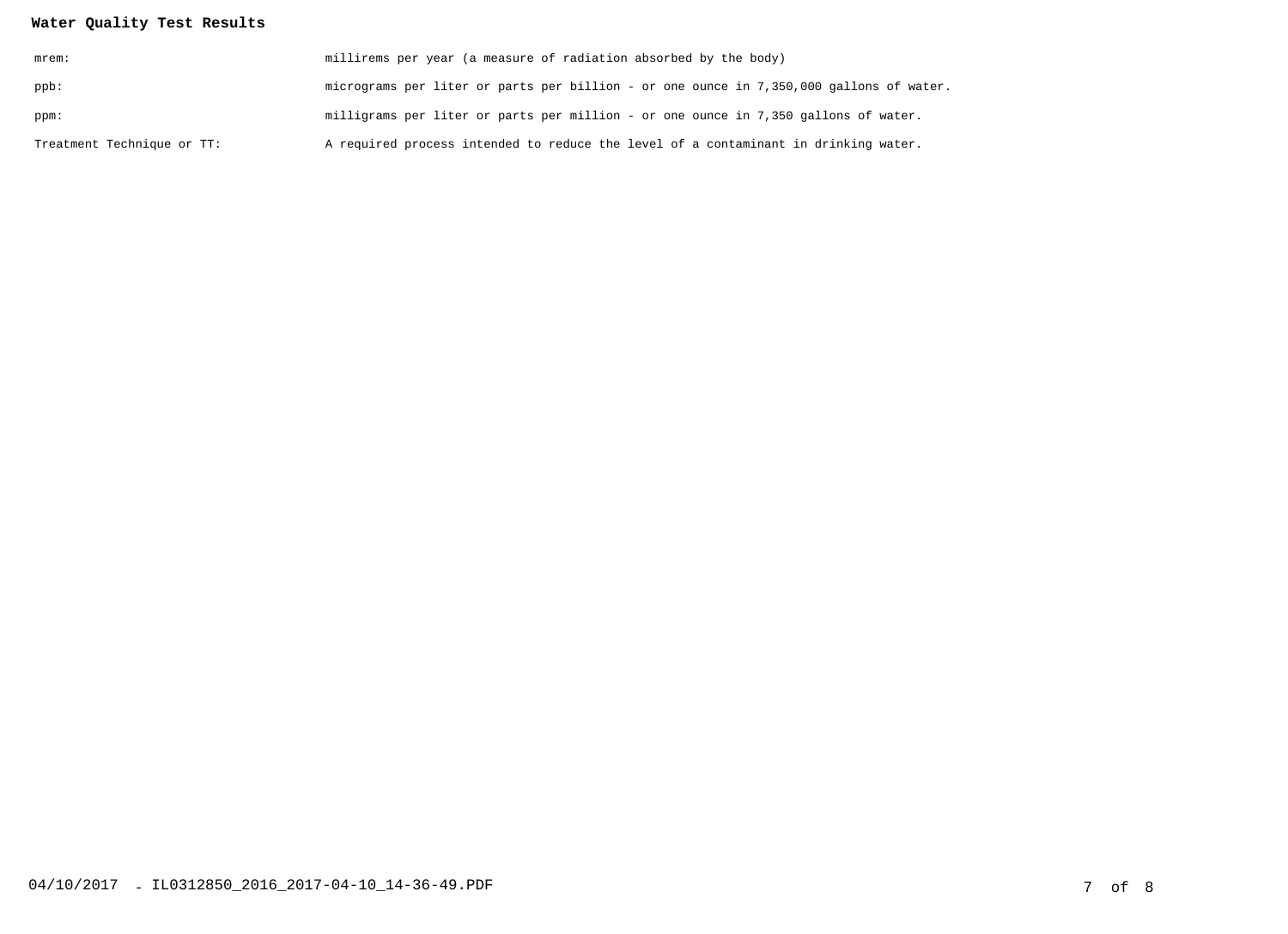### **Regulated Contaminants**

| Disinfectants and<br>Disinfection By-<br>Products | Collection<br>Date | Detected | Highest Level Range of Levels<br>Detected | MCLG                     | MCL        | Units |   | Violation Likely Source of Contamination   |
|---------------------------------------------------|--------------------|----------|-------------------------------------------|--------------------------|------------|-------|---|--------------------------------------------|
| Chlorine                                          | 12/31/2016         | 0.8      | $0.7 - 1$                                 | $MRDLG = 4$              | $MRDL = 4$ | ppm   | N | Water additive used to control microbes.   |
| Haloacetic Acids<br>(HAA5)                        | 2016               | 15       | $9.38 - 17.78$                            | No goal for<br>the total | 60         | ppb   | N | By-product of drinking water disinfection. |
| Total Trihalomethanes<br>(TTHM)                   | 2016               | 25       | $17.26 - 31.7$                            | No goal for<br>the total | 80         | ppb   | N | By-product of drinking water disinfection. |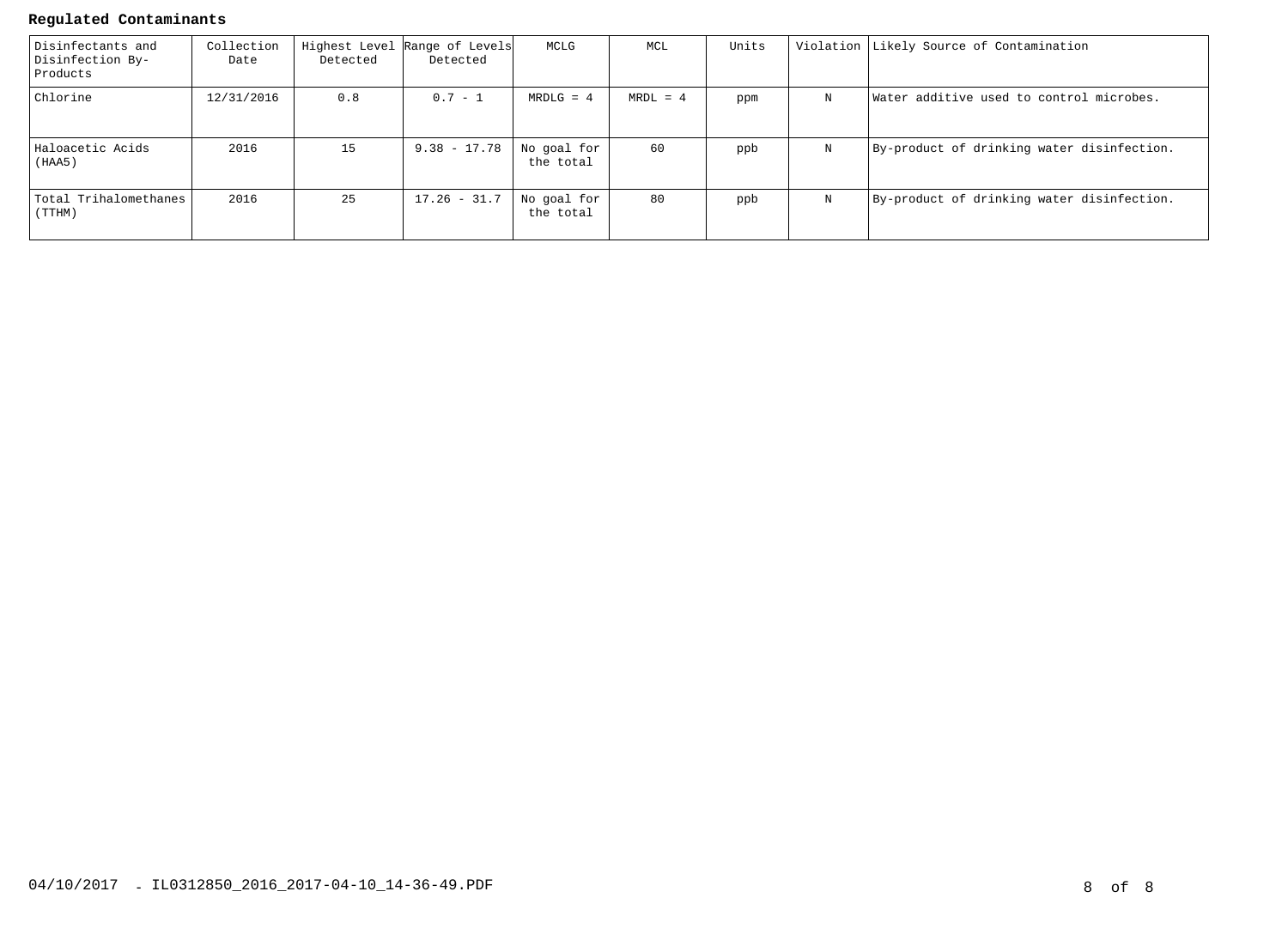| Drinking water, including bottled water, may<br>Source of Drinking Water<br><b>CHICAGO</b><br>reasonably be expected to contain at least small<br>amounts of some contaminants. The presence of<br>The sources of drinking water (both tap water and<br>IL0316000<br>contaminants does not necessarily indicate that<br>bottled water) include rivers, lakes, streams,<br>water poses a health risk. More information about<br>ponds, reservoirs, springs, and wells. As water<br>contaminants and potential health effects can be<br>travels over the surface of the land or through the<br>Annual Water Quality Report for the period of January 1 to<br>obtained by calling the EPAs Safe Drinking Water<br>ground, it dissolves naturally-occurring minerals<br>December 31, 2016<br>Hotline at (800) 426-4791.<br>and, in some cases, radioactive material, and can |  |
|--------------------------------------------------------------------------------------------------------------------------------------------------------------------------------------------------------------------------------------------------------------------------------------------------------------------------------------------------------------------------------------------------------------------------------------------------------------------------------------------------------------------------------------------------------------------------------------------------------------------------------------------------------------------------------------------------------------------------------------------------------------------------------------------------------------------------------------------------------------------------|--|
|                                                                                                                                                                                                                                                                                                                                                                                                                                                                                                                                                                                                                                                                                                                                                                                                                                                                          |  |
|                                                                                                                                                                                                                                                                                                                                                                                                                                                                                                                                                                                                                                                                                                                                                                                                                                                                          |  |
|                                                                                                                                                                                                                                                                                                                                                                                                                                                                                                                                                                                                                                                                                                                                                                                                                                                                          |  |
| This report is intended to provide you with important<br>pick up substances resulting from the presence of<br>information about your drinking water and the efforts made<br>animals or from human activity.<br>In order to ensure that tap water is safe to<br>by the water system to provide safe drinking water.                                                                                                                                                                                                                                                                                                                                                                                                                                                                                                                                                       |  |
| Contaminants that may be present in source water<br>drink, EPA prescribes regulations which limit the<br>linclude:<br>amount of certain contaminants in water provided<br>Microbial contaminants, such as viruses and<br>by public water systems. FDA regulations establish<br>The source of drinking water used by<br>bacteria, which may come from sewage treatment                                                                                                                                                                                                                                                                                                                                                                                                                                                                                                    |  |
| limits for contaminants in bottled water which<br>plants, septic systems, agricultural livestock<br>CHICAGO is Surface Water<br>must provide the same protection for public<br>operations, and wildlife.<br>health.                                                                                                                                                                                                                                                                                                                                                                                                                                                                                                                                                                                                                                                      |  |
| Inorganic contaminants, such as salts and<br>For more information regarding this report contact:<br>Some people may be more vulnerable to contaminants<br>metals, which can be naturally-occurring or result<br>in drinking water than the general population.<br>from urban storm water runoff, industrial or                                                                                                                                                                                                                                                                                                                                                                                                                                                                                                                                                           |  |
| DWM Water Quality Division<br>domestic wastewater discharges, oil and gas<br>Immuno-compromised persons such as persons with<br>Name<br>production, mining, or farming.<br>cancer undergoing chemotherapy, persons who have                                                                                                                                                                                                                                                                                                                                                                                                                                                                                                                                                                                                                                              |  |
| $312 - 744 - 4420$<br>undergone organ transplants, people with HIV/AIDS<br>Pesticides and herbicides, which may come from a<br>Phone<br>or other immune system disorders, some elderly and<br>variety of sources such as agriculture, urban storm<br>infants can be particularly at risk from<br>water runoff, and residential uses.                                                                                                                                                                                                                                                                                                                                                                                                                                                                                                                                     |  |
| infections. These people should seek advice about<br>Organic chemical contaminants, including<br>drinking water from their health care providers.<br>synthetic and volatile organic chemicals, which are<br>EPA/CDC guidelines on appropriate means to lessen<br>Este informe contiene información muy importante sobre<br>by-products of industrial processes and petroleum<br>the risk of infection by Cryptosporidium and other<br>el aqua que usted bebe. Tradúzcalo ó hable con alquien<br>production, and can also come from gas stations,<br>microbial contaminants are available from the Safe<br>que lo entienda bien.<br>urban storm water runoff, and septic systems.<br>Drinking Water Hotline (800-426-4791).                                                                                                                                               |  |
| Radioactive contaminants, which can be<br>If present, elevated levels of lead can cause<br>haturally-occurring or be the result of oil and gas<br>serious health problems, especially for pregnant<br>production and mining activities.<br>women and young children. Lead in drinking water                                                                                                                                                                                                                                                                                                                                                                                                                                                                                                                                                                              |  |
| is primarily from materials and components<br>associated with service lines and home plumbing.<br>We cannot control the variety of materials used in<br>plumbing components. When your water has been<br>sitting for several hours, you can minimize the<br>potential for lead exposure by flushing your tap                                                                                                                                                                                                                                                                                                                                                                                                                                                                                                                                                             |  |

 for 30 seconds to 2 minutes before using water fordrinking or cooking. If you are concerned aboutlead in your water, you may wish to have your water tested. Information on lead in drinking water, testing methods, and steps you can take tominimize exposure is available from the Safe

Drinking Water Hotline or athttp://www.epa.gov/safewater/lead.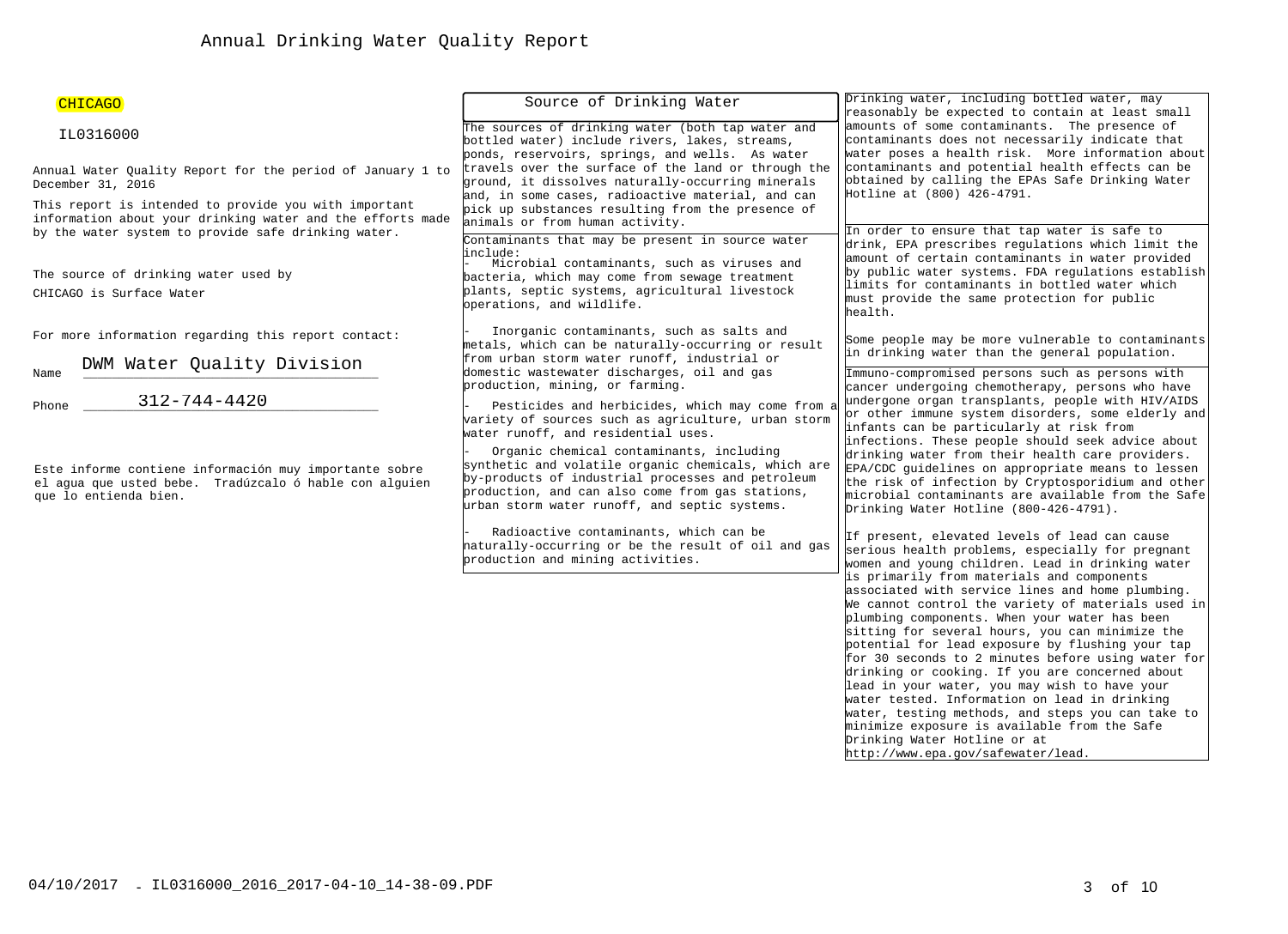### Source Water Information

| Source Water Name                                       | Type of Water | Report Status Location |                          |
|---------------------------------------------------------|---------------|------------------------|--------------------------|
| INTAKE (00104) JARDINE SHORE INTAKELAKE MICHIGAN WATER  | SW            |                        |                          |
| INTAKE (00105) SOUTH PLANT SHORE<br>LAKE MICHIGAN WATER | SW            |                        |                          |
| INTAKE (01305) DUNNE INTAKE CRIB<br>LAKE MICHIGAN WATER | SW            |                        | SOUTH PLAN - 68TH STREET |
| INTAKE (01306) JARDINE DEVER INTAKELAKE MICHIGAN WATER  | SW            |                        |                          |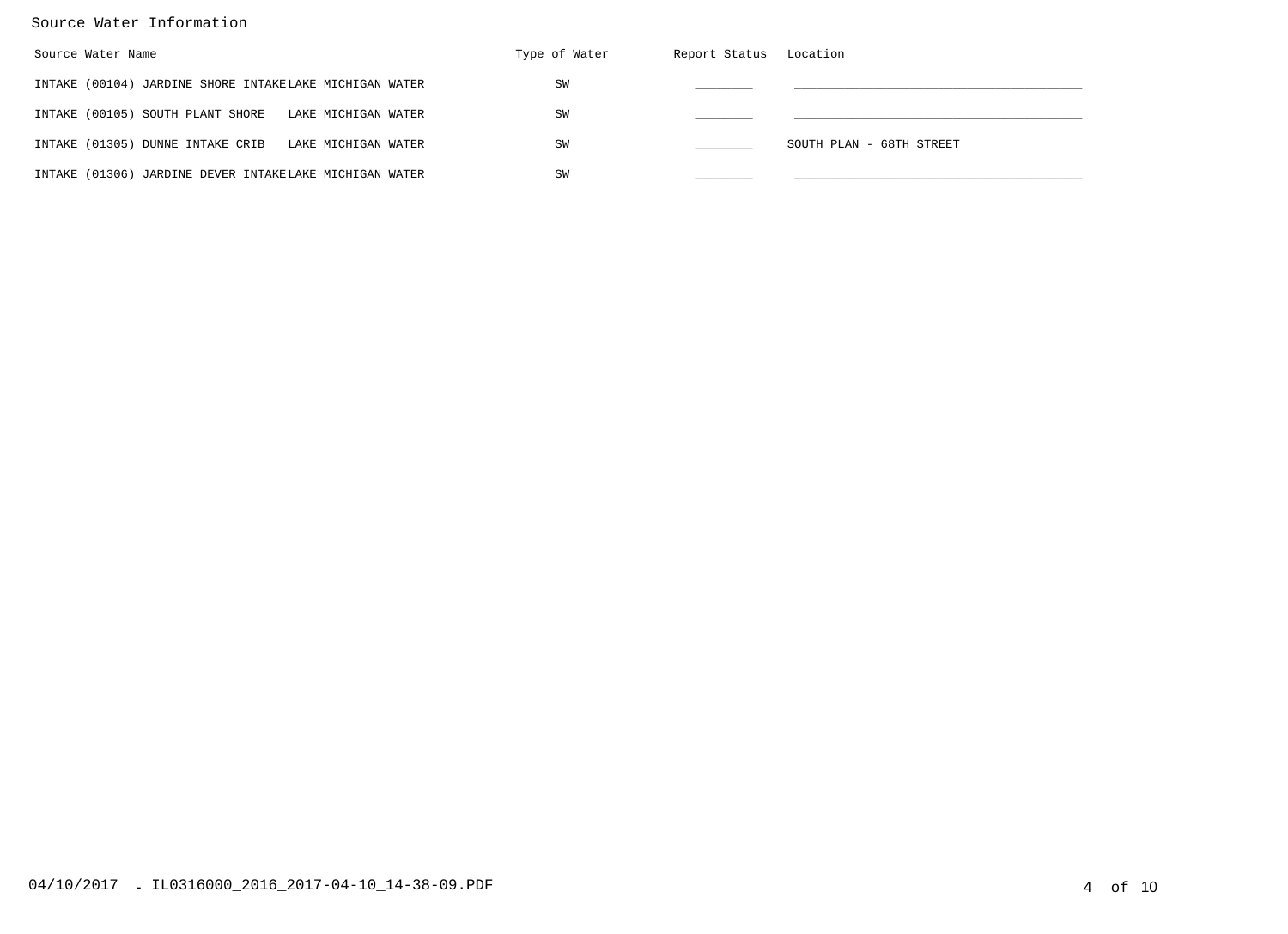#### Source Water Assessment

We want our valued customers to be informed about their water quality. If you would like to learn more, please feel welcome to attend any of our regularly scheduled meetings. The source water assessment for our supply has been completed by the Illinois EPA. If you would like a copy of this information, please stopby City Hall or call our water operator at  $\frac{312-744-4420}$ . To view a summary version of the completed Source Water Assessments, including: Importance of Source Water; Susceptibility to Contamination Determination; and documentation/recommendation of Source Water Protection Efforts, you may access the Illinois EPAwebsite at http://www.epa.state.il.us/cgi-bin/wp/swap-fact-sheets.pl.

Source of Water: CHICAGOThe Illinois EPA considers all surface water sources of community water supply to be susceptible to potential pollution problems. The very nature of surface water allows contaminants to migrate into the intake with no protection only dilution. This is the reason for mandatory treatment for all surface water supplies in Illinois. Chicago's offshore intakes are located at a distance that shoreline impacts are not usually considered a factor on water quality. At certain times of the year, however, the potential for contamination exists due to wet-weather flows and river reversals. In addition, the placement of the crib structures may serve to attract waterfowl, gulls and terns that frequent the Great Lakes area, thereby concentrating fecal depositsat the intake and thus compromising the source water quality. Conversely, the shore intakes are highly susceptible to storm water runoff, marinas andshoreline point sources due to the influx of groundwater to the lake.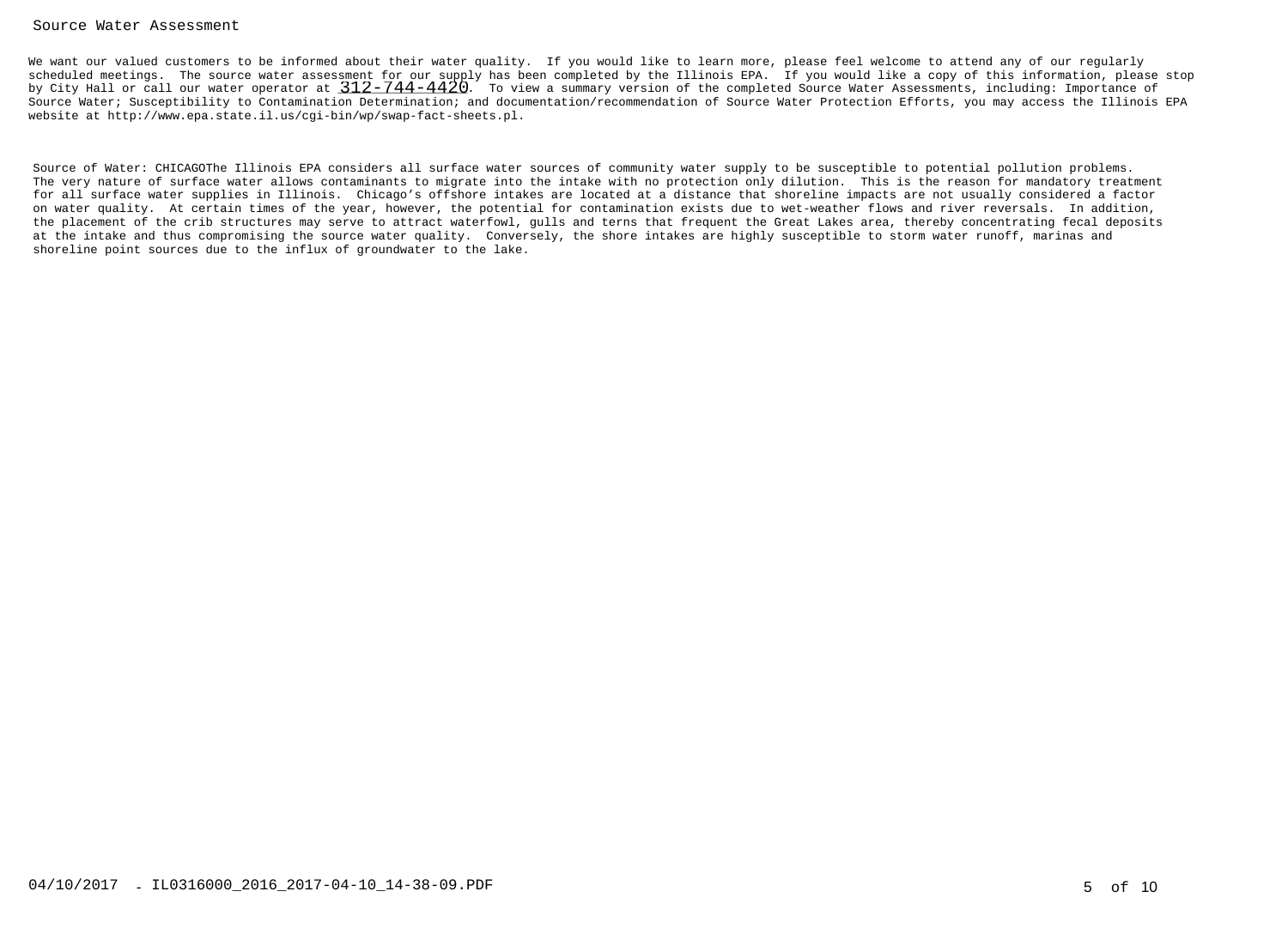#### **Coliform Bacteria**

| Maximum<br>Contaminant Level<br>Goal | Maximum<br>Contaminant<br>Level                  | Positive | Total Coliform   Highest No. of Fecal Coliform or E.<br>Coli Maximum<br>Contaminant Level | Total No. of<br>Positive E. Coli or<br>Fecal Coliform<br>Samples |   | Violation Likely Source of Contamination |
|--------------------------------------|--------------------------------------------------|----------|-------------------------------------------------------------------------------------------|------------------------------------------------------------------|---|------------------------------------------|
|                                      | $5\%$ of monthly $ $<br>samples are<br>positive. | 0.9      |                                                                                           |                                                                  | N | Naturally present in the environment.    |

#### **Lead and Copper**

Definitions:

 Action Level Goal (ALG): The level of a contaminant in drinking water below which there is no known or expected risk to health. ALGs allow for a margin ofsafety.

Action Level: The concentration of a contaminant which, if exceeded, triggers treatment or other requirements which a water system must follow.

| Lead and Copper | Date Sampled | MCLG | Action Level<br>(AL) | 90th<br>Percentile | # Sites Over<br>AL | Units | Violation | Likely Source of Contamination                                                                                |
|-----------------|--------------|------|----------------------|--------------------|--------------------|-------|-----------|---------------------------------------------------------------------------------------------------------------|
| Copper          | 09/20/2015   | 1.3  | $\perp$ .3           | 0.0782             |                    | ppm   |           | Erosion of natural deposits; Leaching from<br>wood preservatives; Corrosion of household<br>plumbing systems. |
| l Lead          | 09/20/2015   |      |                      | 9.11               |                    | ppb   |           | Corrosion of household plumbing systems;<br>Erosion of natural deposits.                                      |

| Definitions:                                          | The following tables contain scientific terms and measures, some of which may require explanation.                                                                                                                                                                         |
|-------------------------------------------------------|----------------------------------------------------------------------------------------------------------------------------------------------------------------------------------------------------------------------------------------------------------------------------|
| Avq:                                                  | Requiatory compliance with some MCLs are based on running annual average of monthly samples.                                                                                                                                                                               |
| Level 1 Assessment:                                   | A Level 1 assessment is a study of the water system to identify potential problems and determine (if possible) why<br>total coliform bacteria have been found in our water system.                                                                                         |
| Level 2 Assessment:                                   | A Level 2 assessment is a very detailed study of the water system to identify potential problems and determine (if<br>possible) why an E. coli MCL violation has occurred and/or why total coliform bacteria have been found in our water<br>system on multiple occasions. |
| Maximum Contaminant Level or MCL:                     | The highest level of a contaminant that is allowed in drinking water. MCLs are set as close to the MCLGs as feasible<br>using the best available treatment technology.                                                                                                     |
|                                                       | Maximum Contaminant Level Goal or MCLG: The level of a contaminant in drinking water below which there is no known or expected risk to health. MCLGs allow<br>for a margin of safety.                                                                                      |
| Maximum residual disinfectant level or<br>MRDL:       | The highest level of a disinfectant allowed in drinking water. There is convincing evidence that addition of a<br>disinfectant is necessary for control of microbial contaminants.                                                                                         |
| Maximum residual disinfectant level<br>qoal or MRDLG: | The level of a drinking water disinfectant below which there is no known or expected risk to health. MRDLGs do not<br>reflect the benefits of the use of disinfectants to control microbial contaminants.                                                                  |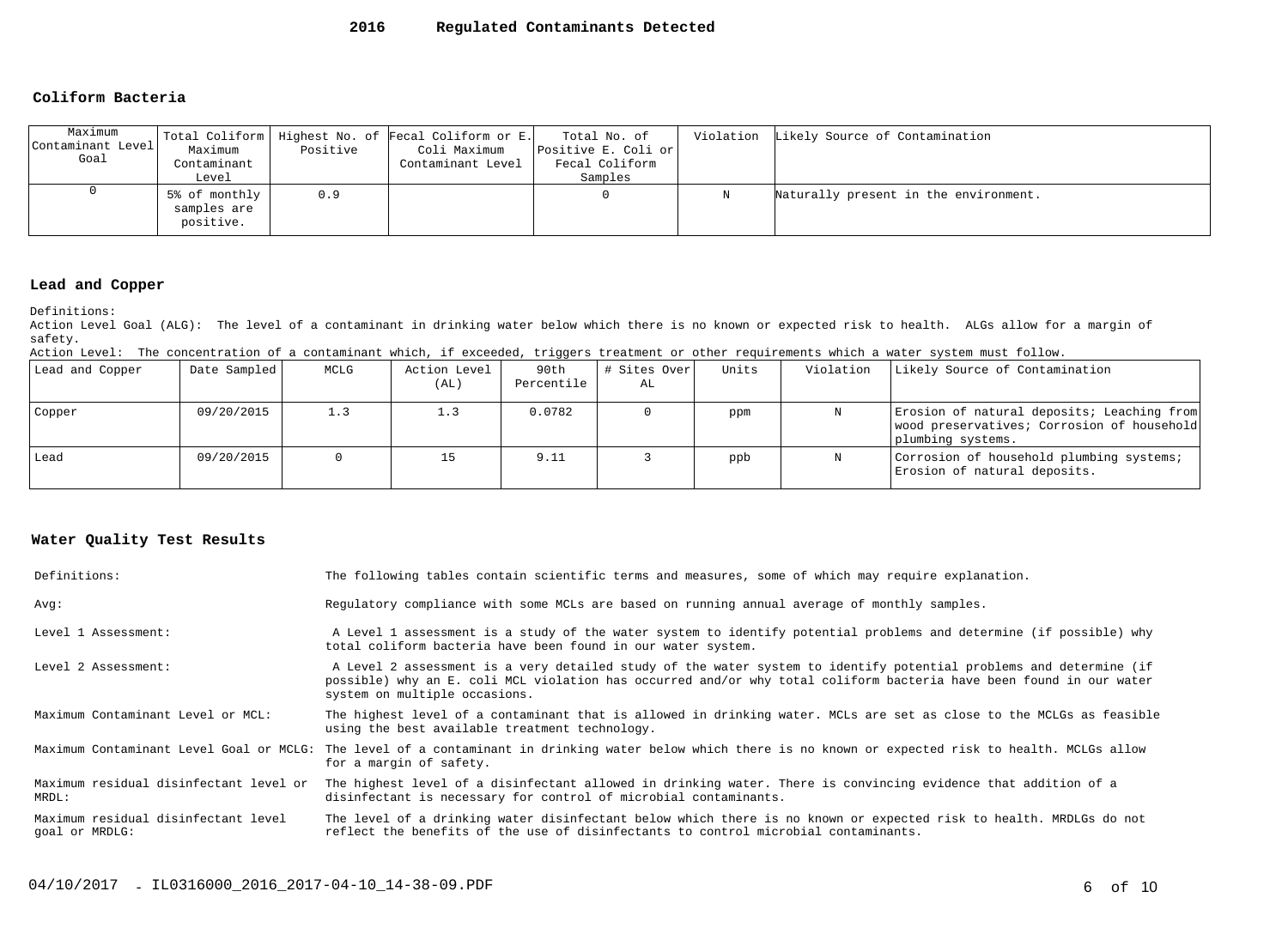| na:                        | not applicable.                                                                         |
|----------------------------|-----------------------------------------------------------------------------------------|
| mrem:                      | millirems per year (a measure of radiation absorbed by the body)                        |
| ppb:                       | micrograms per liter or parts per billion - or one ounce in 7,350,000 gallons of water. |
| ppm:                       | milligrams per liter or parts per million - or one ounce in 7,350 gallons of water.     |
| Treatment Technique or TT: | A required process intended to reduce the level of a contaminant in drinking water.     |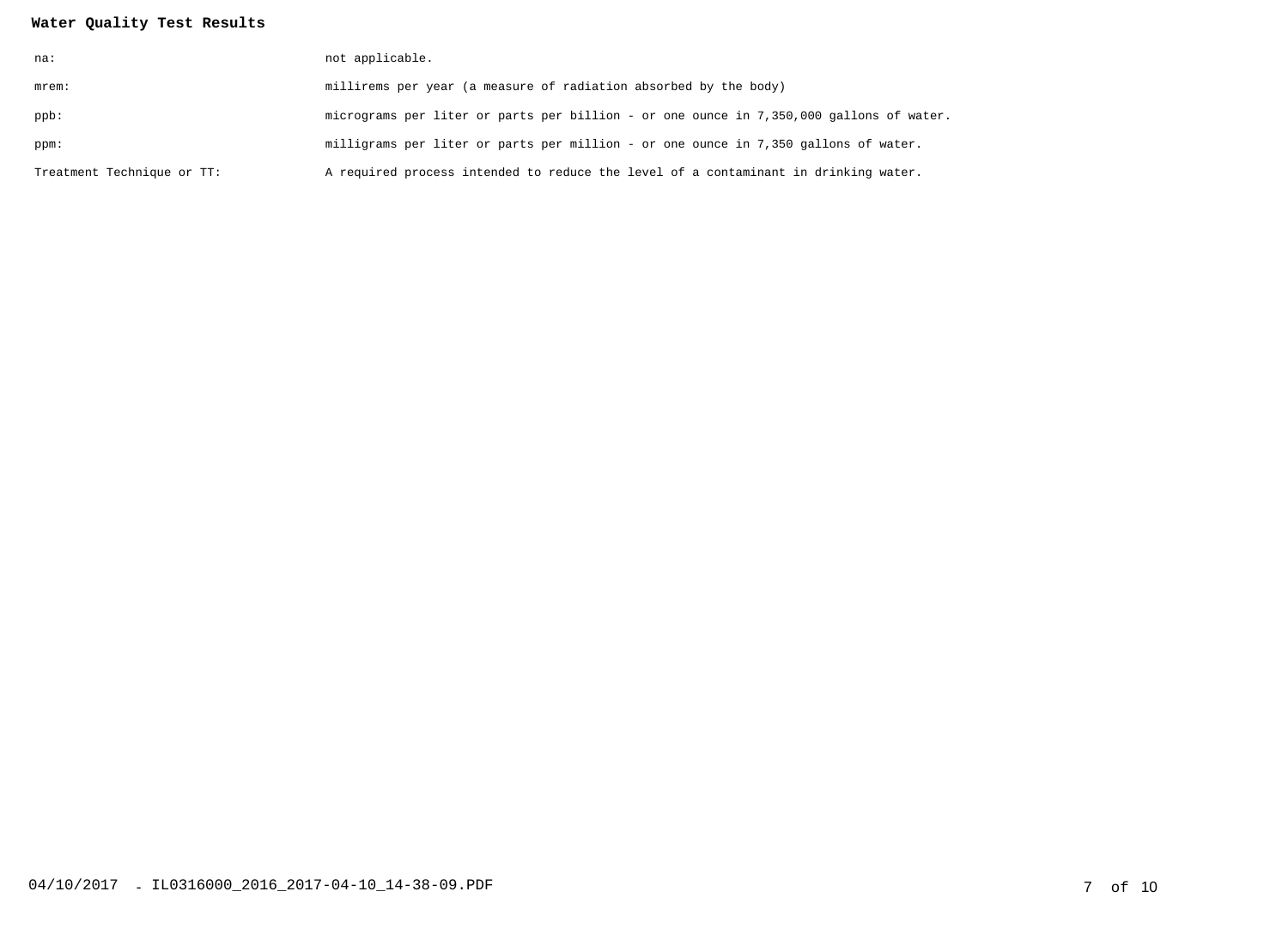#### **Regulated Contaminants**

| Disinfectants and<br>Disinfection By-<br>Products | Collection<br>Date | Detected     | Highest Level Range of Levels<br>Detected | MCLG                     | MCL            | Units |            | Violation Likely Source of Contamination                                                                                         |
|---------------------------------------------------|--------------------|--------------|-------------------------------------------|--------------------------|----------------|-------|------------|----------------------------------------------------------------------------------------------------------------------------------|
| Chlorine                                          | 12/31/2016         | $\mathbf{1}$ | $1 - 1$                                   | $MRDLG = 4$              | $MRDL = 4$     | ppm   | $_{\rm N}$ | Water additive used to control microbes.                                                                                         |
| Haloacetic Acids<br>(HAA5)                        | 2016               | 14           | $2.5 - 25.9$                              | No goal for<br>the total | 60             | ppb   | $_{\rm N}$ | By-product of drinking water disinfection.                                                                                       |
| Total Trihalomethanes<br>(TTHM)                   | 2016               | 26           | $10.1 - 45.4$                             | No goal for<br>the total | 80             | ppb   | $_{\rm N}$ | By-product of drinking water disinfection.                                                                                       |
| Inorganic<br>Contaminants                         | Collection<br>Date | Detected     | Highest Level Range of Levels<br>Detected | <b>MCLG</b>              | <b>MCL</b>     | Units | Violation  | Likely Source of Contamination                                                                                                   |
| Barium                                            | 2016               | 0.0206       | lo.o196 - o.o2o6l                         | $\overline{2}$           | $\overline{2}$ | ppm   | $_{\rm N}$ | Discharge of drilling wastes; Discharge from<br>metal refineries; Erosion of natural deposits.                                   |
| Fluoride                                          | 2016               | 0.7          | $0.652 - 0.657$                           | $\overline{4}$           | 4.0            | ppm   | $_{\rm N}$ | Erosion of natural deposits; Water additive<br>which promotes strong teeth; Discharge from<br>fertilizer and aluminum factories. |
| Nitrate [measured as<br>Nitrogen]                 | 2016               | 0.462        | $0.405 - 0.462$                           | 10                       | 10             | ppm   | $_{\rm N}$ | Runoff from fertilizer use; Leaching from<br>septic tanks, sewage; Erosion of natural<br>deposits.                               |
| Sodium                                            | 2016               | 8.92         | $8.49 - 8.92$                             |                          |                | ppm   | $_{\rm N}$ | Erosion from naturally occuring deposits: Used<br>in water softener regeneration.                                                |
| Radioactive<br>Contaminants                       | Collection<br>Date | Detected     | Highest Level Range of Levels<br>Detected | MCLG                     | MCL            | Units |            | Violation Likely Source of Contamination                                                                                         |
| Combined Radium<br>226/228                        | 02/11/2014         | 0.84         | $0.5 - 0.84$                              | $\Omega$                 | 5              | pCi/L | N          | Erosion of natural deposits.                                                                                                     |
| Gross alpha excluding<br>radon and uranium        | 02/11/2014         | 6.6          | $6.1 - 6.6$                               | $\Omega$                 | 1.5            | pCi/L | $_{\rm N}$ | Erosion of natural deposits.                                                                                                     |

### **Turbidity**

|                            | Limit (Treatment   Level Detected <br>Technique) |      | Violation   Likely Source of Contamination |
|----------------------------|--------------------------------------------------|------|--------------------------------------------|
| Highest single measurement | NTU                                              | 0.16 | Soil runoff.                               |

Information Statement: Turbidity is a measurement of the cloudiness of the water caused by suspended particles. We monitor it because it is a good indicatorof water quality and the effectiveness of our filtration system and disinfectants.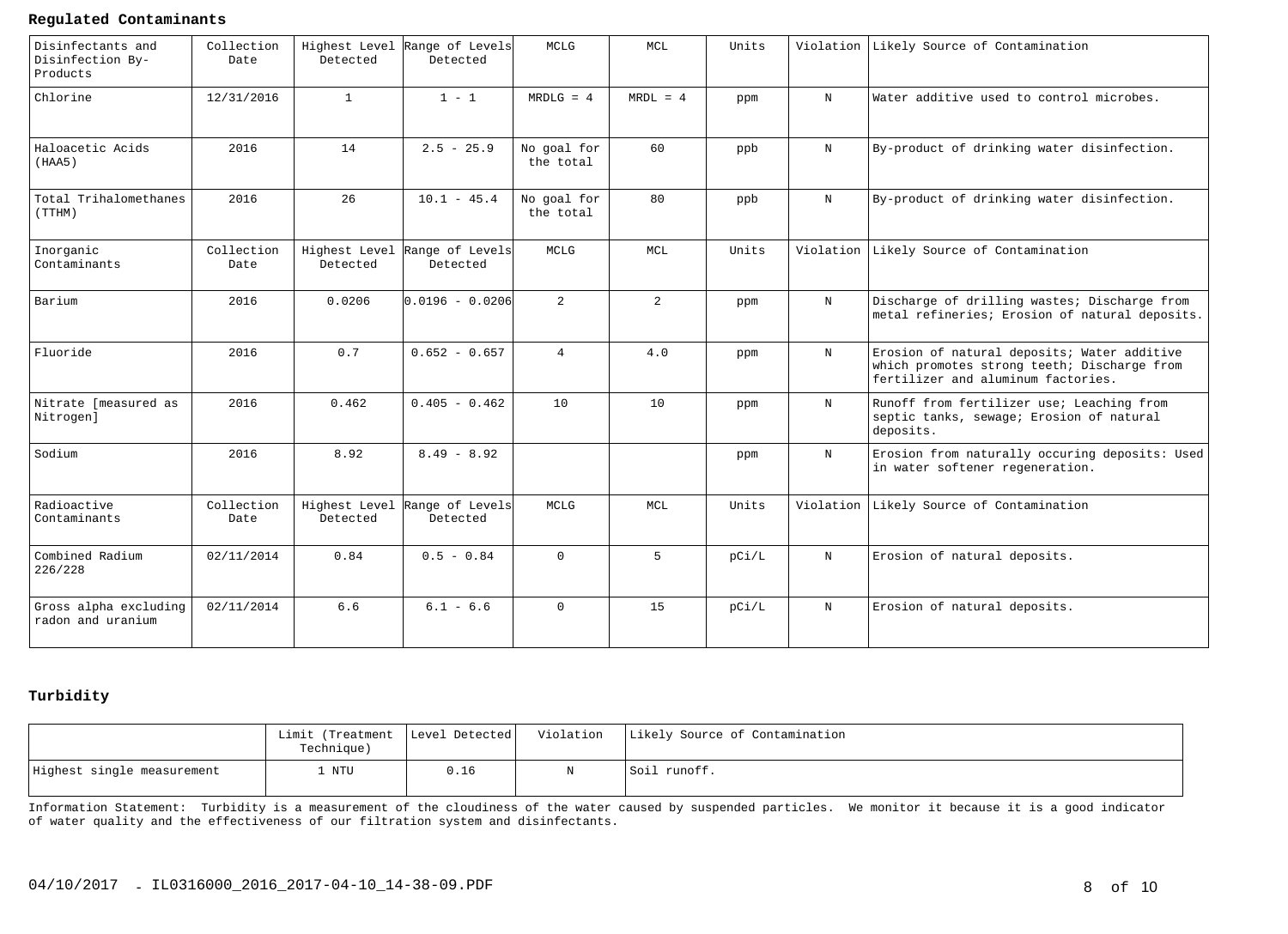| Lowest<br>meeting .<br>limit<br>monthly % | $0.3$ NTU | 100% | $S$ 01 $\perp$<br>runott. |
|-------------------------------------------|-----------|------|---------------------------|
|                                           |           |      |                           |

Information Statement: Turbidity is a measurement of the cloudiness of the water caused by suspended particles. We monitor it because it is a good indicatorof water quality and the effectiveness of our filtration system and disinfectants.

#### Total Organic Carbon

The percentage of Total Organic Carbon (TOC) removal was measured each month and the system met all TOC removal requirements set, unless a TOC violation isnoted in the violations section.